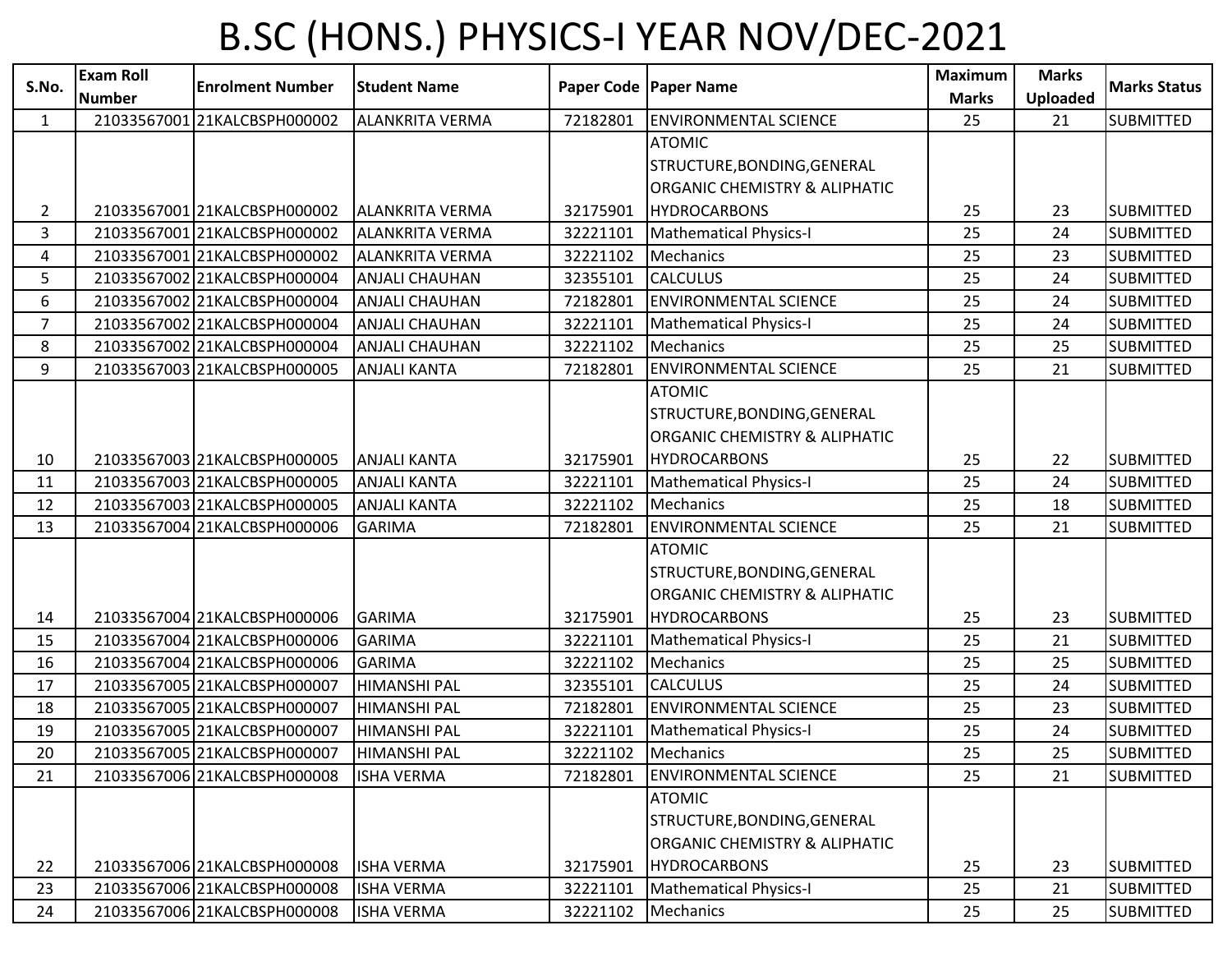| 25 | 21033567007 21KALCBSPH000009 | <b>ISHIKA KUMARI</b> | 32355101 | <b>CALCULUS</b>                          | 25 | 24 | <b>SUBMITTED</b> |
|----|------------------------------|----------------------|----------|------------------------------------------|----|----|------------------|
| 26 | 21033567007 21KALCBSPH000009 | <b>ISHIKA KUMARI</b> | 72182801 | <b>ENVIRONMENTAL SCIENCE</b>             | 25 | 21 | <b>SUBMITTED</b> |
| 27 | 21033567007 21KALCBSPH000009 | <b>ISHIKA KUMARI</b> | 32221101 | Mathematical Physics-I                   | 25 | 23 | <b>SUBMITTED</b> |
| 28 | 21033567007 21KALCBSPH000009 | <b>ISHIKA KUMARI</b> | 32221102 | Mechanics                                | 25 | 23 | <b>SUBMITTED</b> |
| 29 | 21033567008 21KALCBSPH000010 | <b>ISHIKA NEGI</b>   | 72182801 | <b>ENVIRONMENTAL SCIENCE</b>             | 25 | 21 | <b>SUBMITTED</b> |
|    |                              |                      |          | <b>ATOMIC</b>                            |    |    |                  |
|    |                              |                      |          | STRUCTURE, BONDING, GENERAL              |    |    |                  |
|    |                              |                      |          | <b>ORGANIC CHEMISTRY &amp; ALIPHATIC</b> |    |    |                  |
| 30 | 21033567008 21KALCBSPH000010 | <b>ISHIKA NEGI</b>   | 32175901 | <b>HYDROCARBONS</b>                      | 25 | 23 | <b>SUBMITTED</b> |
| 31 | 21033567008 21KALCBSPH000010 | <b>ISHIKA NEGI</b>   | 32221101 | Mathematical Physics-I                   | 25 | 24 | <b>SUBMITTED</b> |
| 32 | 21033567008 21KALCBSPH000010 | <b>ISHIKA NEGI</b>   | 32221102 | Mechanics                                | 25 | 22 | <b>SUBMITTED</b> |
| 33 | 21033567009 21KALCBSPH000011 | JAISMEE              | 72182801 | <b>ENVIRONMENTAL SCIENCE</b>             | 25 | 23 | <b>SUBMITTED</b> |
|    |                              |                      |          | <b>ATOMIC</b>                            |    |    |                  |
|    |                              |                      |          | STRUCTURE, BONDING, GENERAL              |    |    |                  |
|    |                              |                      |          | <b>ORGANIC CHEMISTRY &amp; ALIPHATIC</b> |    |    |                  |
| 34 | 21033567009 21KALCBSPH000011 | <b>JAISMEE</b>       | 32175901 | <b>HYDROCARBONS</b>                      | 25 | 24 | <b>SUBMITTED</b> |
| 35 | 21033567009 21KALCBSPH000011 | JAISMEE              | 32221101 | Mathematical Physics-I                   | 25 | 23 | <b>SUBMITTED</b> |
| 36 | 21033567009 21KALCBSPH000011 | <b>JAISMEE</b>       | 32221102 | Mechanics                                | 25 | 18 | <b>SUBMITTED</b> |
| 37 | 21033567010 21KALCBSPH000012 | <b>KHUSHBOO RANI</b> | 32355101 | <b>CALCULUS</b>                          | 25 | 24 | <b>SUBMITTED</b> |
| 38 | 21033567010 21KALCBSPH000012 | <b>KHUSHBOO RANI</b> | 72182801 | <b>ENVIRONMENTAL SCIENCE</b>             | 25 | 21 | <b>SUBMITTED</b> |
| 39 | 21033567010 21KALCBSPH000012 | <b>KHUSHBOO RANI</b> | 32221101 | <b>Mathematical Physics-I</b>            | 25 | 24 | <b>SUBMITTED</b> |
| 40 | 21033567010 21KALCBSPH000012 | <b>KHUSHBOO RANI</b> | 32221102 | Mechanics                                | 25 | 24 | <b>SUBMITTED</b> |
| 41 | 21033567011 21KALCBSPH000013 | <b>MANNAT RANA</b>   | 32355101 | <b>CALCULUS</b>                          | 25 | 24 | <b>SUBMITTED</b> |
| 42 | 21033567011 21KALCBSPH000013 | <b>MANNAT RANA</b>   | 72182801 | <b>ENVIRONMENTAL SCIENCE</b>             | 25 | 22 | <b>SUBMITTED</b> |
| 43 | 21033567011 21KALCBSPH000013 | <b>MANNAT RANA</b>   | 32221101 | Mathematical Physics-I                   | 25 | 24 | <b>SUBMITTED</b> |
| 44 | 21033567011 21KALCBSPH000013 | <b>MANNAT RANA</b>   | 32221102 | Mechanics                                | 25 | 25 | <b>SUBMITTED</b> |
| 45 | 21033567012 21KALCBSPH000014 | <b>MOUSUMI DAS</b>   | 32355101 | <b>CALCULUS</b>                          | 25 | 23 | <b>SUBMITTED</b> |
| 46 | 21033567012 21KALCBSPH000014 | <b>MOUSUMI DAS</b>   | 72182801 | <b>ENVIRONMENTAL SCIENCE</b>             | 25 | 22 | <b>SUBMITTED</b> |
| 47 | 21033567012 21KALCBSPH000014 | <b>MOUSUMI DAS</b>   | 32221101 | Mathematical Physics-I                   | 25 | 23 | <b>SUBMITTED</b> |
| 48 | 21033567012 21KALCBSPH000014 | <b>MOUSUMI DAS</b>   | 32221102 | Mechanics                                | 25 | 11 | <b>SUBMITTED</b> |
| 49 | 21033567013 21KALCBSPH000015 | <b>NANDINI SINGH</b> | 72182801 | <b>ENVIRONMENTAL SCIENCE</b>             | 25 | 22 | <b>SUBMITTED</b> |
|    |                              |                      |          | <b>ATOMIC</b>                            |    |    |                  |
|    |                              |                      |          | STRUCTURE, BONDING, GENERAL              |    |    |                  |
|    |                              |                      |          | ORGANIC CHEMISTRY & ALIPHATIC            |    |    |                  |
| 50 | 21033567013 21KALCBSPH000015 | <b>NANDINI SINGH</b> | 32175901 | <b>HYDROCARBONS</b>                      | 25 | 23 | <b>SUBMITTED</b> |
| 51 | 21033567013 21KALCBSPH000015 | <b>NANDINI SINGH</b> | 32221101 | Mathematical Physics-I                   | 25 | 19 | <b>SUBMITTED</b> |
| 52 | 21033567013 21KALCBSPH000015 | <b>NANDINI SINGH</b> | 32221102 | Mechanics                                | 25 | 23 | <b>SUBMITTED</b> |
| 53 | 21033567014 21KALCBSPH000016 | <b>NEHA YADAV</b>    | 32355101 | <b>CALCULUS</b>                          | 25 | 24 | <b>SUBMITTED</b> |
| 54 | 21033567014 21KALCBSPH000016 | <b>NEHA YADAV</b>    | 72182801 | <b>ENVIRONMENTAL SCIENCE</b>             | 25 | 23 | <b>SUBMITTED</b> |
| 55 | 21033567014 21KALCBSPH000016 | <b>NEHA YADAV</b>    | 32221101 | Mathematical Physics-I                   | 25 | 22 | <b>SUBMITTED</b> |
| 56 | 21033567014 21KALCBSPH000016 | <b>NEHA YADAV</b>    | 32221102 | Mechanics                                | 25 | 23 | <b>SUBMITTED</b> |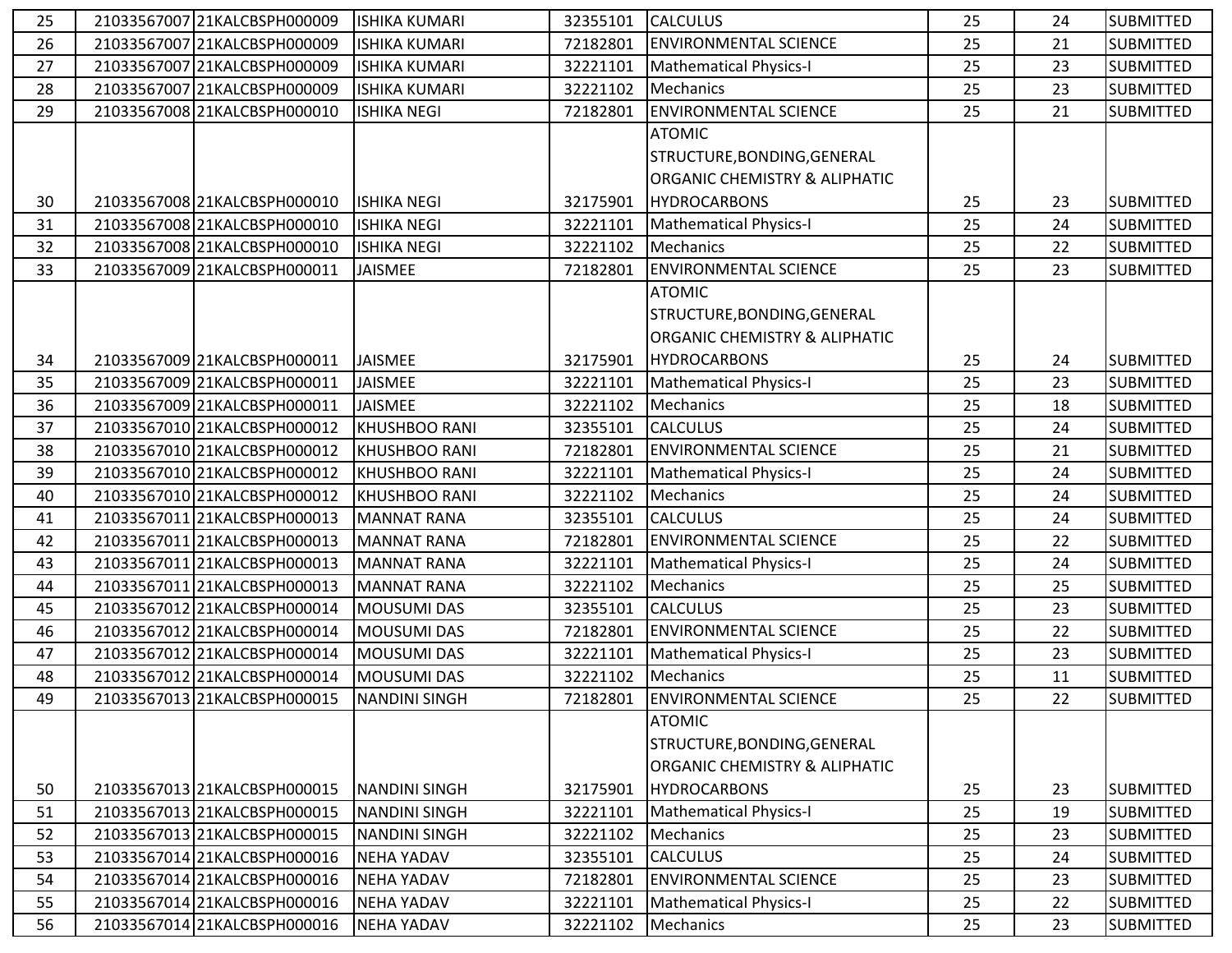| 57 | 21033567015 21KALCBSPH000017 | <b>NIDHI SHARMA</b>   | 32355101 | <b>CALCULUS</b>                          | 25 | 24 | <b>SUBMITTED</b> |
|----|------------------------------|-----------------------|----------|------------------------------------------|----|----|------------------|
| 58 | 21033567015 21KALCBSPH000017 | <b>NIDHI SHARMA</b>   | 72182801 | <b>ENVIRONMENTAL SCIENCE</b>             | 25 | 21 | <b>SUBMITTED</b> |
| 59 | 21033567015 21KALCBSPH000017 | <b>NIDHI SHARMA</b>   | 32221101 | <b>Mathematical Physics-I</b>            | 25 | 24 | <b>SUBMITTED</b> |
| 60 | 21033567015 21KALCBSPH000017 | <b>NIDHI SHARMA</b>   | 32221102 | Mechanics                                | 25 | 25 | <b>SUBMITTED</b> |
| 61 | 21033567016 21KALCBSPH000018 | <b>NUPUR BHARTI</b>   | 72182801 | <b>ENVIRONMENTAL SCIENCE</b>             | 25 | 22 | <b>SUBMITTED</b> |
|    |                              |                       |          | <b>ATOMIC</b>                            |    |    |                  |
|    |                              |                       |          | STRUCTURE, BONDING, GENERAL              |    |    |                  |
|    |                              |                       |          | <b>ORGANIC CHEMISTRY &amp; ALIPHATIC</b> |    |    |                  |
| 62 | 21033567016 21KALCBSPH000018 | <b>NUPUR BHARTI</b>   | 32175901 | <b>HYDROCARBONS</b>                      | 25 | 21 | <b>SUBMITTED</b> |
| 63 | 21033567016 21KALCBSPH000018 | <b>NUPUR BHARTI</b>   | 32221101 | Mathematical Physics-I                   | 25 | 24 | <b>SUBMITTED</b> |
| 64 | 21033567016 21KALCBSPH000018 | <b>NUPUR BHARTI</b>   | 32221102 | Mechanics                                | 25 | 23 | <b>SUBMITTED</b> |
| 65 | 21033567017 21KALCBSPH000019 | <b>PAYAL</b>          | 72182801 | <b>ENVIRONMENTAL SCIENCE</b>             | 25 | 22 | <b>SUBMITTED</b> |
|    |                              |                       |          | <b>ATOMIC</b>                            |    |    |                  |
|    |                              |                       |          | STRUCTURE, BONDING, GENERAL              |    |    |                  |
|    |                              |                       |          | <b>ORGANIC CHEMISTRY &amp; ALIPHATIC</b> |    |    |                  |
| 66 | 21033567017 21KALCBSPH000019 | <b>PAYAL</b>          | 32175901 | <b>HYDROCARBONS</b>                      | 25 | 22 | <b>SUBMITTED</b> |
| 67 | 21033567017 21KALCBSPH000019 | <b>PAYAL</b>          | 32221101 | <b>Mathematical Physics-I</b>            | 25 | 24 | <b>SUBMITTED</b> |
| 68 | 21033567017 21KALCBSPH000019 | <b>PAYAL</b>          | 32221102 | Mechanics                                | 25 | 24 | <b>SUBMITTED</b> |
| 69 | 2103356701821KALCBSPH000020  | POOJA VASHISTH        | 72182801 | <b>ENVIRONMENTAL SCIENCE</b>             | 25 | 21 | <b>SUBMITTED</b> |
|    |                              |                       |          | <b>ATOMIC</b>                            |    |    |                  |
|    |                              |                       |          | STRUCTURE, BONDING, GENERAL              |    |    |                  |
|    |                              |                       |          | ORGANIC CHEMISTRY & ALIPHATIC            |    |    |                  |
| 70 | 21033567018 21KALCBSPH000020 | POOJA VASHISTH        | 32175901 | <b>HYDROCARBONS</b>                      | 25 | 22 | <b>SUBMITTED</b> |
| 71 | 21033567018 21KALCBSPH000020 | <b>POOJA VASHISTH</b> | 32221101 | Mathematical Physics-I                   | 25 | 24 | <b>SUBMITTED</b> |
| 72 | 21033567018 21KALCBSPH000020 | POOJA VASHISTH        | 32221102 | Mechanics                                | 25 | 22 | <b>SUBMITTED</b> |
| 73 | 21033567019 21KALCBSPH000021 | <b>PRIYA SHARMA</b>   | 32355101 | <b>CALCULUS</b>                          | 25 | 24 | <b>SUBMITTED</b> |
| 74 | 21033567019 21KALCBSPH000021 | PRIYA SHARMA          | 72182801 | <b>ENVIRONMENTAL SCIENCE</b>             | 25 | 21 | <b>SUBMITTED</b> |
| 75 | 21033567019 21KALCBSPH000021 | PRIYA SHARMA          | 32221101 | Mathematical Physics-I                   | 25 | 24 | <b>SUBMITTED</b> |
| 76 | 21033567019 21KALCBSPH000021 | PRIYA SHARMA          | 32221102 | Mechanics                                | 25 | 24 | <b>SUBMITTED</b> |
| 77 | 21033567020 21KALCBSPH000022 | PRIYA SHARMA          | 72182801 | <b>ENVIRONMENTAL SCIENCE</b>             | 25 | 21 | <b>SUBMITTED</b> |
|    |                              |                       |          | <b>ATOMIC</b>                            |    |    |                  |
|    |                              |                       |          | STRUCTURE, BONDING, GENERAL              |    |    |                  |
|    |                              |                       |          | ORGANIC CHEMISTRY & ALIPHATIC            |    |    |                  |
| 78 | 21033567020 21KALCBSPH000022 | PRIYA SHARMA          | 32175901 | <b>HYDROCARBONS</b>                      | 25 | 23 | <b>SUBMITTED</b> |
| 79 | 21033567020 21KALCBSPH000022 | PRIYA SHARMA          | 32221101 | <b>Mathematical Physics-I</b>            | 25 | 24 | <b>SUBMITTED</b> |
| 80 | 21033567020 21KALCBSPH000022 | PRIYA SHARMA          | 32221102 | Mechanics                                | 25 | 22 | <b>SUBMITTED</b> |
| 81 | 21033567021 21KALCBSPH000023 | <b>RITIKA CHAUHAN</b> | 32355101 | <b>CALCULUS</b>                          | 25 | 24 | <b>SUBMITTED</b> |
| 82 | 21033567021 21KALCBSPH000023 | <b>RITIKA CHAUHAN</b> | 72182801 | <b>ENVIRONMENTAL SCIENCE</b>             | 25 | 21 | <b>SUBMITTED</b> |
| 83 | 21033567021 21KALCBSPH000023 | <b>RITIKA CHAUHAN</b> | 32221101 | <b>Mathematical Physics-I</b>            | 25 | 24 | <b>SUBMITTED</b> |
| 84 | 21033567021 21KALCBSPH000023 | <b>RITIKA CHAUHAN</b> | 32221102 | Mechanics                                | 25 | 23 | <b>SUBMITTED</b> |
| 85 | 21033567022 21KALCBSPH000024 | <b>RIYA PAL</b>       | 72182801 | <b>ENVIRONMENTAL SCIENCE</b>             | 25 | 21 | <b>SUBMITTED</b> |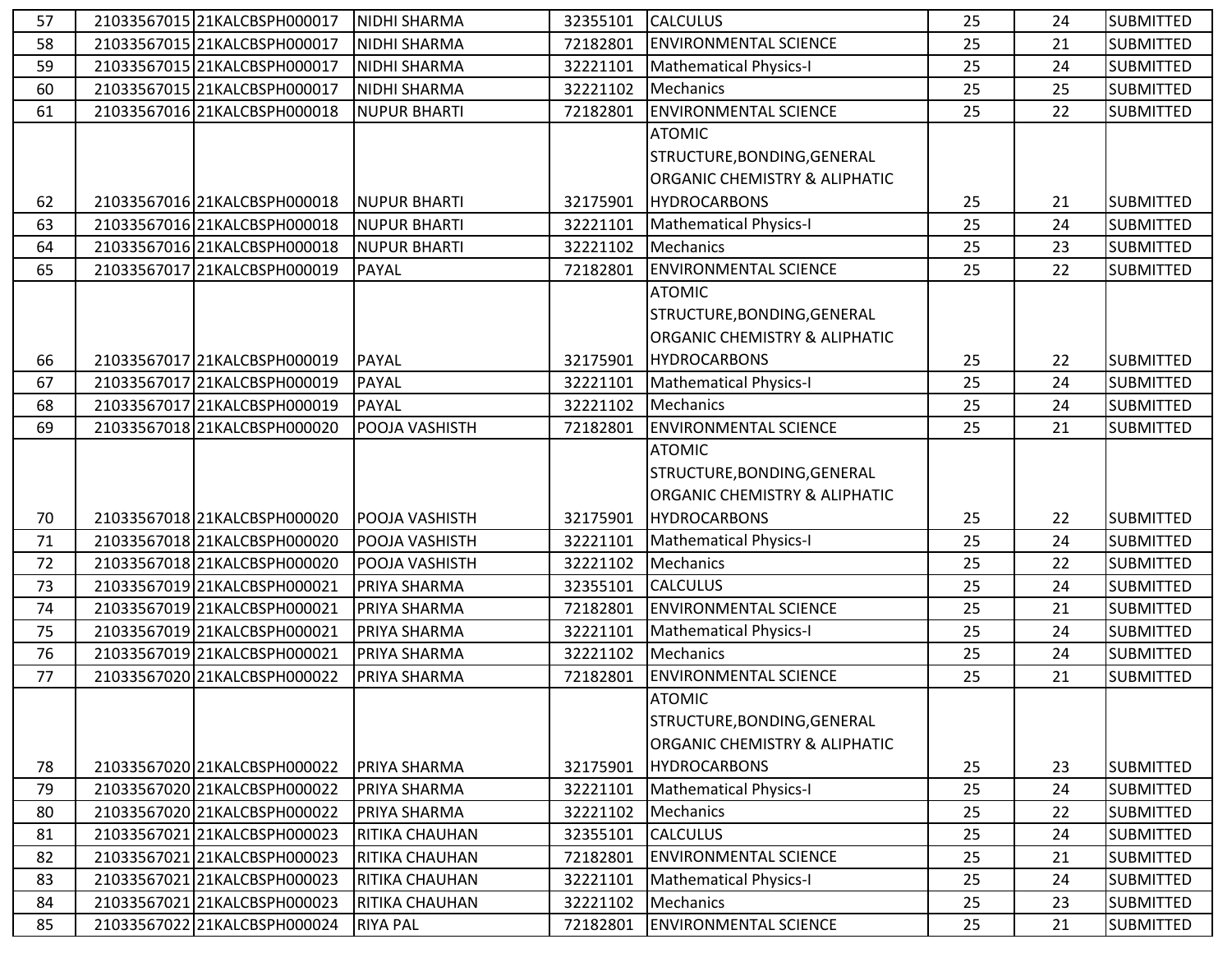|     |                              |                            |          | <b>ATOMIC</b>                 |    |    |                  |
|-----|------------------------------|----------------------------|----------|-------------------------------|----|----|------------------|
|     |                              |                            |          | STRUCTURE, BONDING, GENERAL   |    |    |                  |
|     |                              |                            |          | ORGANIC CHEMISTRY & ALIPHATIC |    |    |                  |
| 86  | 21033567022 21KALCBSPH000024 | <b>RIYA PAL</b>            | 32175901 | <b>HYDROCARBONS</b>           | 25 | 23 | <b>SUBMITTED</b> |
| 87  | 2103356702221KALCBSPH000024  | <b>RIYA PAL</b>            | 32221101 | Mathematical Physics-I        | 25 | 22 | <b>SUBMITTED</b> |
| 88  | 21033567022 21KALCBSPH000024 | <b>RIYA PAL</b>            | 32221102 | <b>Mechanics</b>              | 25 | 25 | <b>SUBMITTED</b> |
| 89  | 21033567023 21KALCBSPH000025 | <b>SAKSHI POONIA</b>       | 32355101 | <b>CALCULUS</b>               | 25 | 24 | SUBMITTED        |
| 90  | 21033567023 21KALCBSPH000025 | <b>SAKSHI POONIA</b>       | 72182801 | <b>ENVIRONMENTAL SCIENCE</b>  | 25 | 21 | <b>SUBMITTED</b> |
| 91  | 21033567023 21KALCBSPH000025 | <b>SAKSHI POONIA</b>       | 32221101 | <b>Mathematical Physics-I</b> | 25 | 24 | <b>SUBMITTED</b> |
| 92  | 2103356702321KALCBSPH000025  | <b>SAKSHI POONIA</b>       | 32221102 | <b>Mechanics</b>              | 25 | 18 | <b>SUBMITTED</b> |
| 93  | 21033567024 21KALCBSPH000026 | <b>SHRISTI SINGH</b>       | 72182801 | <b>ENVIRONMENTAL SCIENCE</b>  | 25 | 21 | <b>SUBMITTED</b> |
|     |                              |                            |          | <b>ATOMIC</b>                 |    |    |                  |
|     |                              |                            |          | STRUCTURE, BONDING, GENERAL   |    |    |                  |
|     |                              |                            |          | ORGANIC CHEMISTRY & ALIPHATIC |    |    |                  |
| 94  | 21033567024 21KALCBSPH000026 | <b>SHRISTI SINGH</b>       | 32175901 | <b>HYDROCARBONS</b>           | 25 | 22 | <b>SUBMITTED</b> |
| 95  | 21033567024 21KALCBSPH000026 | <b>SHRISTI SINGH</b>       | 32221101 | <b>Mathematical Physics-I</b> | 25 | 21 | SUBMITTED        |
| 96  | 21033567024 21KALCBSPH000026 | <b>SHRISTI SINGH</b>       | 32221102 | <b>Mechanics</b>              | 25 | 18 | <b>SUBMITTED</b> |
| 97  | 21033567025 21KALCBSPH000027 | <b>SIMRAN PANDEY</b>       | 72182801 | <b>ENVIRONMENTAL SCIENCE</b>  | 25 | 21 | SUBMITTED        |
|     |                              |                            |          | <b>ATOMIC</b>                 |    |    |                  |
|     |                              |                            |          | STRUCTURE, BONDING, GENERAL   |    |    |                  |
|     |                              |                            |          | ORGANIC CHEMISTRY & ALIPHATIC |    |    |                  |
| 98  | 21033567025 21KALCBSPH000027 | <b>SIMRAN PANDEY</b>       | 32175901 | <b>HYDROCARBONS</b>           | 25 | 23 | <b>SUBMITTED</b> |
| 99  | 21033567025 21KALCBSPH000027 | <b>SIMRAN PANDEY</b>       | 32221101 | <b>Mathematical Physics-I</b> | 25 | 23 | <b>SUBMITTED</b> |
| 100 | 21033567025 21KALCBSPH000027 | <b>SIMRAN PANDEY</b>       | 32221102 | Mechanics                     | 25 | 22 | <b>SUBMITTED</b> |
| 101 | 21033567026 21KALCBSPH000028 | <b>SUMEETI VATS</b>        | 32355101 | <b>CALCULUS</b>               | 25 | 20 | SUBMITTED        |
| 102 | 21033567026 21KALCBSPH000028 | <b>SUMEETI VATS</b>        |          |                               |    |    |                  |
| 103 |                              |                            | 72182801 | <b>ENVIRONMENTAL SCIENCE</b>  | 25 | 21 | SUBMITTED        |
|     | 21033567026 21KALCBSPH000028 | <b>SUMEETI VATS</b>        | 32221101 | <b>Mathematical Physics-I</b> | 25 | 22 | <b>SUBMITTED</b> |
| 104 | 21033567026 21KALCBSPH000028 | <b>SUMEETI VATS</b>        | 32221102 | <b>Mechanics</b>              | 25 | 24 | <b>SUBMITTED</b> |
| 105 | 21033567027 21KALCBSPH000029 | <b>SWETA SINGH CHANDEL</b> | 72182801 | <b>ENVIRONMENTAL SCIENCE</b>  | 25 | 23 | <b>SUBMITTED</b> |
|     |                              |                            |          | <b>ATOMIC</b>                 |    |    |                  |
|     |                              |                            |          | STRUCTURE, BONDING, GENERAL   |    |    |                  |
|     |                              |                            |          | ORGANIC CHEMISTRY & ALIPHATIC |    |    |                  |
| 106 | 21033567027 21KALCBSPH000029 | <b>SWETA SINGH CHANDEL</b> | 32175901 | <b>HYDROCARBONS</b>           | 25 | 22 | <b>SUBMITTED</b> |
| 107 | 21033567027 21KALCBSPH000029 | <b>SWETA SINGH CHANDEL</b> | 32221101 | <b>Mathematical Physics-I</b> | 25 | 23 | <b>SUBMITTED</b> |
| 108 | 21033567027 21KALCBSPH000029 | <b>SWETA SINGH CHANDEL</b> | 32221102 | Mechanics                     | 25 | 23 | SUBMITTED        |
| 109 | 21033567028 21KALCBSPH000030 | <b>TANISHA</b>             | 32355101 | <b>CALCULUS</b>               | 25 | 24 | SUBMITTED        |
| 110 | 21033567028 21KALCBSPH000030 | <b>TANISHA</b>             | 72182801 | <b>ENVIRONMENTAL SCIENCE</b>  | 25 | 21 | SUBMITTED        |
| 111 | 21033567028 21KALCBSPH000030 | <b>TANISHA</b>             | 32221101 | <b>Mathematical Physics-I</b> | 25 | 23 | SUBMITTED        |
| 112 | 21033567028 21KALCBSPH000030 | <b>TANISHA</b>             | 32221102 | Mechanics                     | 25 | 11 | SUBMITTED        |
| 113 | 21033567029 21KALCBSPH000031 | <b>UMANG</b>               | 32355101 | <b>CALCULUS</b>               | 25 | 23 | SUBMITTED        |